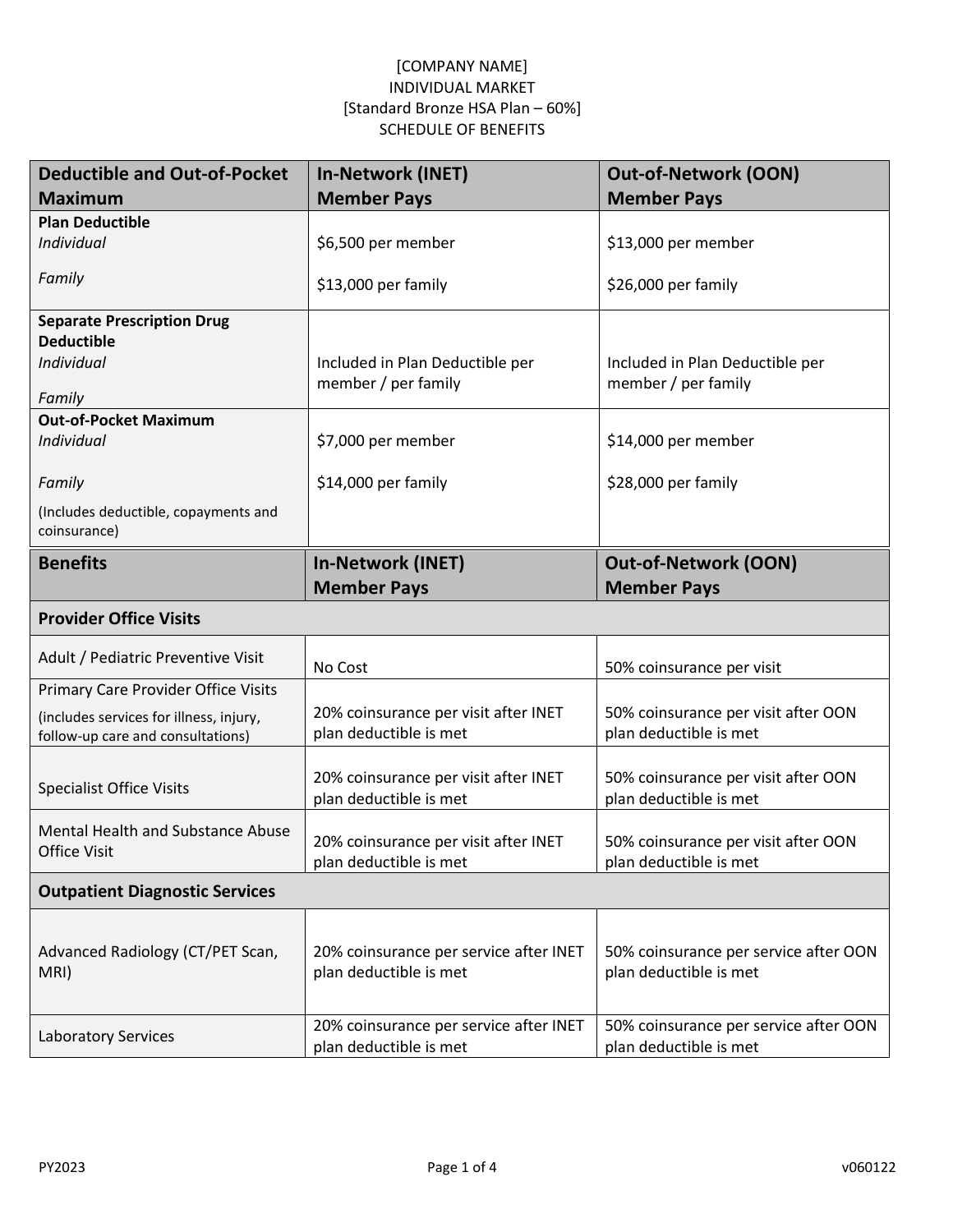| <b>Benefits</b>                                                                                                                                                                                                                                                                     | <b>In-Network (INET)</b>                                                                          | <b>Out-of-Network (OON)</b>                                                 |  |  |
|-------------------------------------------------------------------------------------------------------------------------------------------------------------------------------------------------------------------------------------------------------------------------------------|---------------------------------------------------------------------------------------------------|-----------------------------------------------------------------------------|--|--|
|                                                                                                                                                                                                                                                                                     | <b>Member Pays</b>                                                                                | <b>Member Pays</b>                                                          |  |  |
| Non-Advanced Radiology (X-ray,<br>Diagnostic)                                                                                                                                                                                                                                       | 20% coinsurance per service after INET<br>plan deductible is met                                  | 50% coinsurance per service after OON<br>plan deductible is met             |  |  |
| *Prescription Drugs - Retail Pharmacy                                                                                                                                                                                                                                               |                                                                                                   |                                                                             |  |  |
| (30-day supply per prescription)                                                                                                                                                                                                                                                    |                                                                                                   |                                                                             |  |  |
| Tier 1                                                                                                                                                                                                                                                                              | 20% coinsurance per prescription after<br>INET plan deductible is met                             | 50% coinsurance per prescription after<br>OON plan deductible is met        |  |  |
| Tier 2                                                                                                                                                                                                                                                                              | 25% coinsurance per prescription after<br>INET plan deductible is met                             | 50% coinsurance per prescription after<br>OON plan deductible is met        |  |  |
| Tier 3                                                                                                                                                                                                                                                                              | 30% coinsurance per prescription after<br>INET plan deductible is met                             | 50% coinsurance per prescription after<br>OON plan deductible is met        |  |  |
| Tier 4                                                                                                                                                                                                                                                                              | 30% coinsurance up to a maximum of<br>\$500 per prescription after INET plan<br>deductible is met | 50% coinsurance per prescription after<br>OON plan deductible is met        |  |  |
| <b>Outpatient Rehabilitative and Habilitative Services</b>                                                                                                                                                                                                                          |                                                                                                   |                                                                             |  |  |
| Speech Therapy                                                                                                                                                                                                                                                                      |                                                                                                   |                                                                             |  |  |
| (40 visits per calendar year limit<br>combined for Rehabilitative physical,<br>speech, and occupational therapies,<br>separate 40 visits per calendar year limit<br>combined for Habilitative speech,<br>physical and occupational therapies.)                                      | 20% coinsurance per visit after INET<br>plan deductible is met                                    | 50% coinsurance per visit after OON<br>plan deductible is met               |  |  |
| Physical and Occupational Therapy<br>(40 visits per calendar year limit<br>combined for Rehabilitative physical,<br>occupational, and speech therapies,<br>separate 40 visits per calendar year limit<br>combined for Habilitative physical,<br>occupational and speech therapies.) | 20% coinsurance per visit after INET<br>plan deductible is met                                    | 50% coinsurance per visit after OON<br>plan deductible is met               |  |  |
| <b>Other Services</b>                                                                                                                                                                                                                                                               |                                                                                                   |                                                                             |  |  |
| <b>Chiropractic Services</b>                                                                                                                                                                                                                                                        | 20% coinsurance per visit after INET                                                              | 50% coinsurance per visit after OON                                         |  |  |
| (up to 20 visits per calendar year)                                                                                                                                                                                                                                                 | plan deductible is met                                                                            | plan deductible is met                                                      |  |  |
| Diabetic Equipment and Supplies*                                                                                                                                                                                                                                                    | 20% coinsurance per<br>equipment/supply after INET plan<br>deductible is met                      | 50% coinsurance per<br>equipment/supply after OON plan<br>deductible is met |  |  |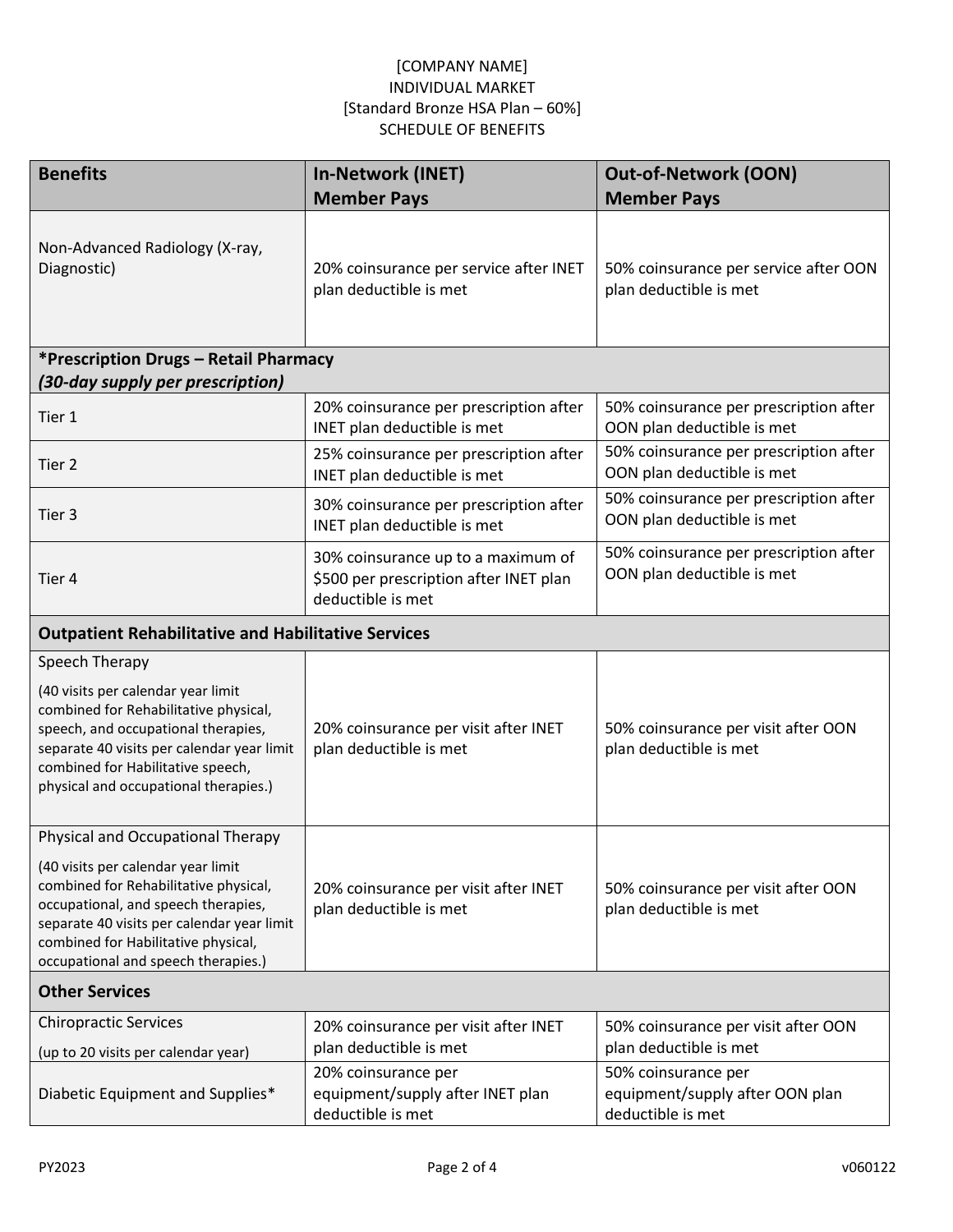| <b>Benefits</b>                                                                                                                                                                                                                                         | <b>In-Network (INET)</b><br><b>Member Pays</b>                               | <b>Out-of-Network (OON)</b><br><b>Member Pays</b>                           |  |  |
|---------------------------------------------------------------------------------------------------------------------------------------------------------------------------------------------------------------------------------------------------------|------------------------------------------------------------------------------|-----------------------------------------------------------------------------|--|--|
| Durable Medical Equipment (DME)                                                                                                                                                                                                                         | 20% coinsurance per<br>equipment/supply after INET plan<br>deductible is met | 50% coinsurance per<br>equipment/supply after OON plan<br>deductible is met |  |  |
| <b>Home Health Care Services</b><br>(up to 100 visits per calendar year)                                                                                                                                                                                | 20% coinsurance per visit after INET<br>plan deductible is met               | 25% coinsurance per visit after OON<br>plan deductible is met               |  |  |
| Outpatient Services (in a hospital or<br>ambulatory facility)                                                                                                                                                                                           | 20% coinsurance per visit after INET<br>plan deductible is met               | 50% coinsurance per visit after OON<br>plan deductible is met               |  |  |
| <b>Inpatient Hospital Services</b>                                                                                                                                                                                                                      |                                                                              |                                                                             |  |  |
| <b>Inpatient Hospital Services (including</b><br>mental health, substance abuse,<br>maternity, hospice and skilled<br>nursing facility <sup>*</sup> and all IP settings)<br>*(skilled nursing facility stay is limited to<br>90 days per calendar year) | 20% coinsurance per admission after<br>INET plan deductible is met           | 50% coinsurance per admission after<br>OON plan deductible is met           |  |  |
| <b>Emergency and Urgent Care</b>                                                                                                                                                                                                                        |                                                                              |                                                                             |  |  |
| <b>Ambulance Services</b>                                                                                                                                                                                                                               | 20% coinsurance per service after INET<br>plan deductible is met             | 20% coinsurance per service after INET<br>plan deductible is met            |  |  |
| <b>Emergency Room</b>                                                                                                                                                                                                                                   | 20% coinsurance per visit after INET<br>plan deductible is met               | 20% coinsurance per visit after INET<br>plan deductible is met              |  |  |
| <b>Urgent Care Centers</b>                                                                                                                                                                                                                              | 20% coinsurance per visit after INET<br>plan deductible is met               | 50% coinsurance per visit after OON<br>plan deductible is met               |  |  |
| Pediatric Dental Care (for children under age 26)                                                                                                                                                                                                       |                                                                              |                                                                             |  |  |
| Diagnostic & Preventive                                                                                                                                                                                                                                 | No Cost                                                                      | 50% coinsurance per visit after OON<br>plan deductible is met               |  |  |
| <b>Basic Services</b>                                                                                                                                                                                                                                   | 40% coinsurance per visit after INET<br>plan deductible is met               | 50% coinsurance per visit after OON<br>plan deductible is met               |  |  |
| <b>Major Services</b>                                                                                                                                                                                                                                   | 50% coinsurance per visit after INET<br>plan deductible is met               | 50% coinsurance per visit after OON<br>plan deductible is met               |  |  |
| Orthodontia Services<br>(medically necessary only)                                                                                                                                                                                                      | 50% coinsurance per visit after INET<br>plan deductible is met               | 50% coinsurance per visit after OON<br>plan deductible is met               |  |  |